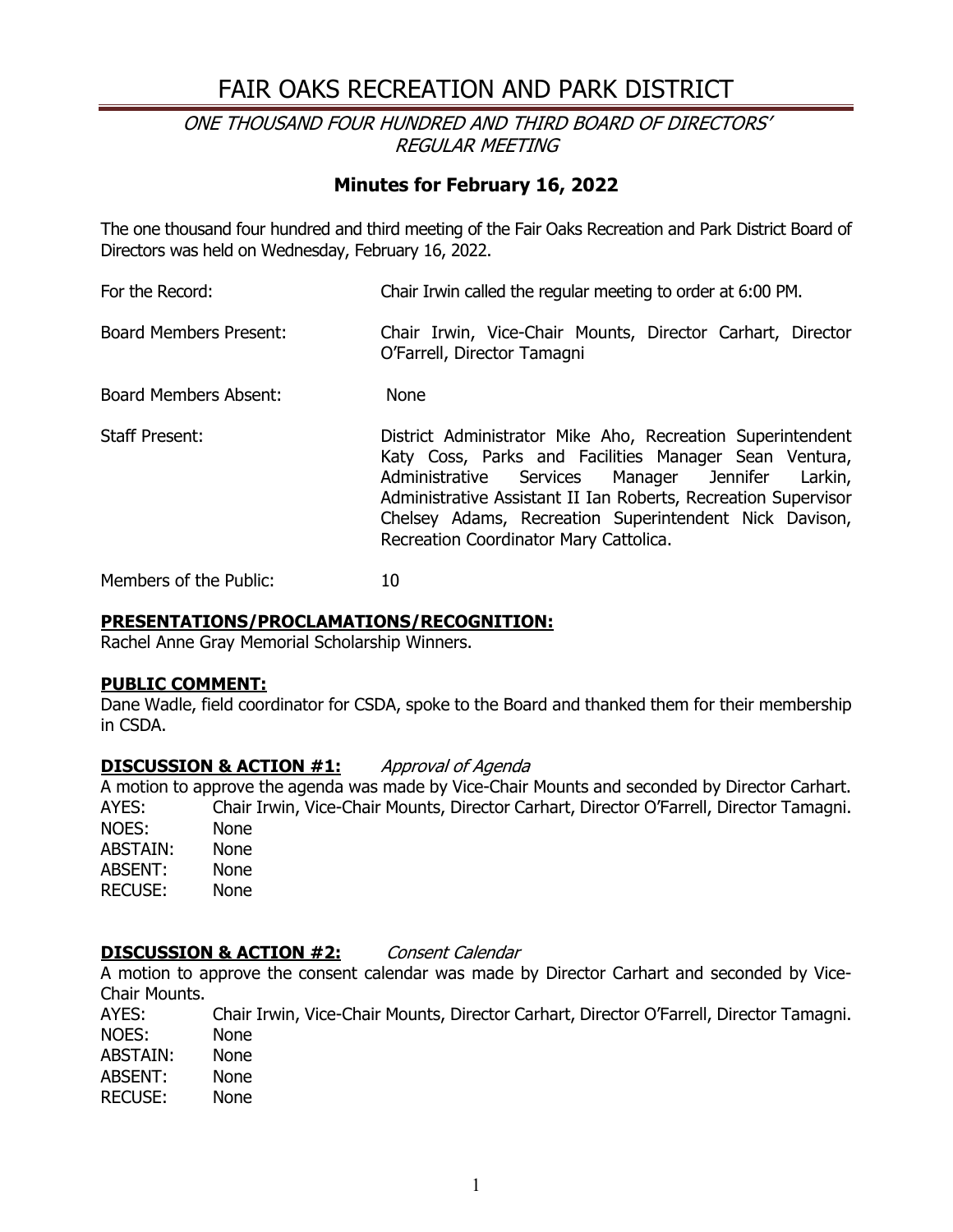# FAIR OAKS RECREATION AND PARK DISTRICT

ONE THOUSAND FOUR HUNDRED AND THIRD BOARD OF DIRECTORS' REGULAR MEETING

## **Minutes for February 16, 2022**

**DISCUSSION & ACTION #3:** Monthly Fair Oaks Youth Advisory Board (FOYAB) Report. Rachel Lee, Chair of the Fair Oaks Youth Advisory Board, gave the February report.

**DISCUSSION & ACTION #4:** Discussion and Possible Action Regarding Issuance of a Request for Proposals (RFP) for Public-Private Partnership.

A motion to table approve the staff recommendation to release the RFP was made by Director Carhart and seconded by Vice-Chair Mounts.

AYES: Chair Irwin, Vice-Chair Mounts, Director Carhart, Director O'Farrell, Director Tamagni. NOES: None

ABSTAIN: None ABSENT: None RECUSE: None

### **DISCUSSION & ACTION #5:** Receive and File: Fiscal Year (FY) 21/22 Mid-Year Budget

Update.

The Board received and filed the report.

**DISCUSSION & ACTION #6:** Receive and File: Sacramento County Annual Investment Policy of the Pooled Investment Fund for Calendar Year 2022. The Board received and filed the report.

**DISCUSSION & ACTION #7:** Discussion and Possible Action on Approval of Agreement with Fair Oaks Water District for Relocation of Water Line and Location of New Well Site.

A motion to approve the agreement with Fair Oaks Water District was made by Chair Irwin and seconded by Director Carhart.<br>AYES: Chair Irwin, Vice

Chair Irwin, Vice-Chair Mounts, Director Carhart, Director Tamagni. NOES: None ABSTAIN: None ABSENT: Director O'Farrell RECUSE: None

**DISCUSSION & ACTION #8:** Discussion and Possible Action on Approval of Change Order for CALA for Design Services for the Paving of Perimeter Streets of Village/Plaza Park.

A motion to approve the change order was made by Vice-Chair Mounts and seconded by Chair Irwin.<br>AYES:

Chair Irwin, Vice-Chair Mounts, Director Carhart, Director Tamagni. NOES: None<br>ABSTAIN: None ABSTAIN: ABSENT: Director O'Farrell RECUSE: None